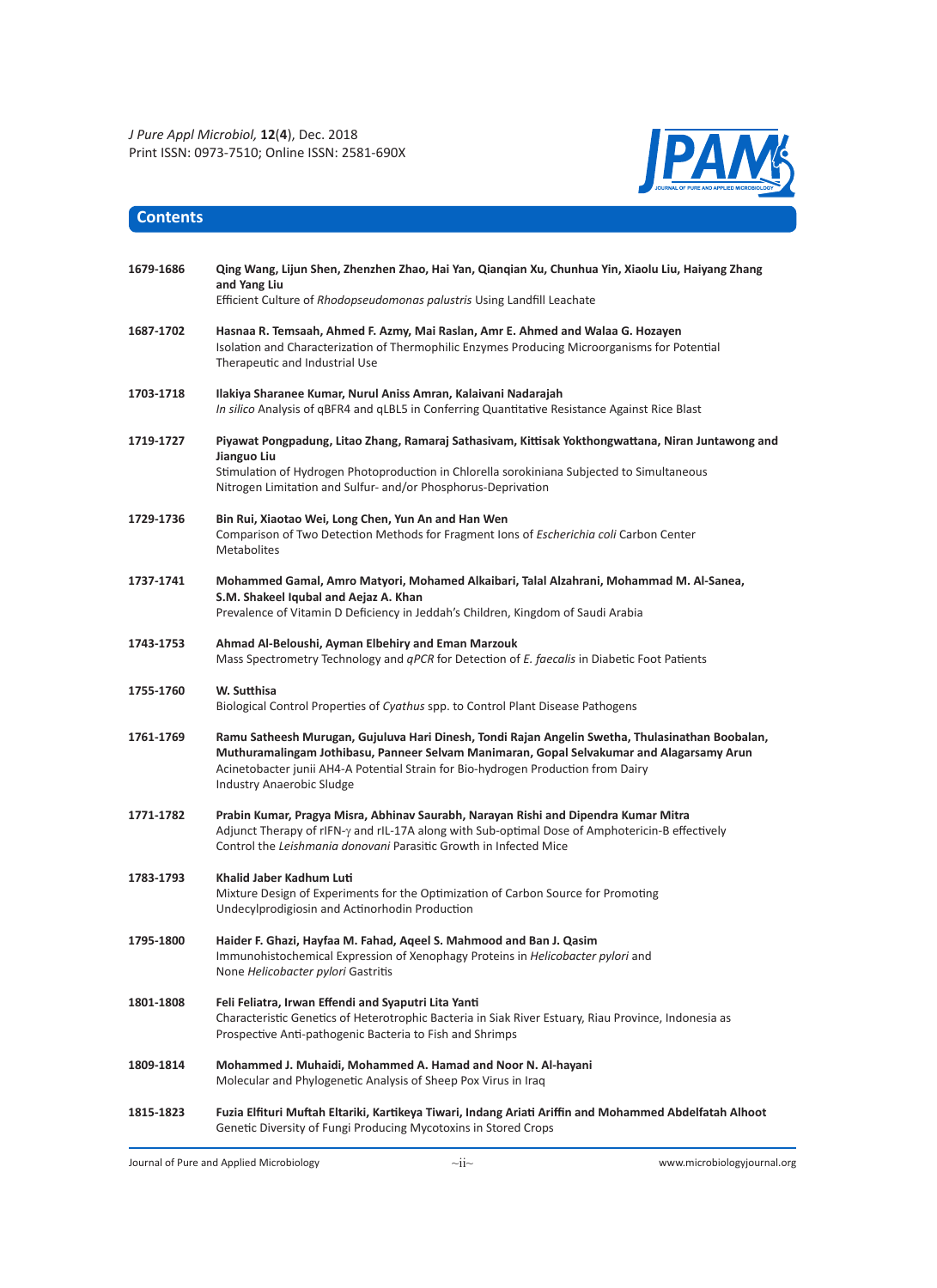

| 1825-1828 | Oday S. Abbas, Dalia A. Abdul-Shaheed and Rand M. Anwer<br>Induce Cancer by Ochratoxin A                                                                                                                                                                                                              |
|-----------|-------------------------------------------------------------------------------------------------------------------------------------------------------------------------------------------------------------------------------------------------------------------------------------------------------|
| 1829-1838 | Yusilawati Ahmad Nor, Farahanim Johari, Fathin Nadhirah Kamal Ariffin, Ainoor Mariana Mohd Ali and<br>Nurul Hafizah Khairudin<br>Antimicrobial Applications in Agriculture: A Review                                                                                                                  |
| 1839-1844 | Morubagal Raghavendra Rao, Vinay Kumar Vasimalli, Ranjitha Shankare Gowda, SatyaSai Badveti and<br>Pooja Patrapanda Belliappa<br>A Bacteriological Study of Intertrigo                                                                                                                                |
| 1845-1854 | Sahar W.M. Hassan, Aida M. Farag and Ehab A. Beltagy<br>Purification, Characterization and Anticancer Activity of L-asparaginase Produced by Marine<br>Aspergillus terreus                                                                                                                            |
| 1855-1859 | Hayfaa Mahmood Fahad<br>Types of Aerobic Bacteria Isolated from Iraqi Patients with Acute Tonsillitis and their<br>Susceptibility to Different Antibiotics                                                                                                                                            |
| 1861-1866 | Hayder Shkhair Obayes Al-Janabi, Mohanad Jawad Kadhim and Haider Turky Al-Mousawi<br>Molecular Detection of Complement Resistance Genes (traT and iss) in some Enterobacteriaceae Isolates                                                                                                            |
| 1867-1876 | Ilakiya Sharanee Kumar, Nadiah Zaharin and Kalaivani Nadarajah<br>In silico Identification of Resistance and Defense Related Genes for Bacterial Leaf Blight (BLB) in Rice                                                                                                                            |
| 1877-1885 | Chika Ejikeugwu, Charles Esimone, Ifeanyichukwu Iroha, Peter Eze, Malachy Ugwu and Michael Adikwu<br>Genotypic and Phenotypic Characterization of MBL Genes in Pseudomonas aeruginosa<br>Isolates from the Non-hospital Environment                                                                   |
| 1887-1898 | Deepesh Kumar Neelam, Akhil Agrawal, Anuj Kumar Tomer and Pawan K. Dadheech<br>Characterization, Phylogenetic Analysis and Potential Applications of Heterotrophic<br>Bacteria Inhabit Sand Dunes of Thar Desert, India                                                                               |
| 1899-1904 | Dhafer Abdulmahdi Faisal Al-Koofee1 and Jawad Mohammed Ismael<br>Genotyping of the BCL2 Gene Polymorphism rs2279115 Shows Associations with<br>Eukemia Tendencies in the Iraqi Population                                                                                                             |
| 1905-1912 | Ravish Katiyar, Shilpa Kaistha, Neena Srivastava, Sandeep Chowdhary, Atul Garg and T.N. Dhole<br>High Prevalence of Multiple Drug Resistant and Biofilm Forming Staphylococcus aureus<br>among HIV-Infected Patients with Suspected Pneumonia                                                         |
| 1913-1919 | Shahanaz Banu, Santhosh Kogaluru Shivakumaraswamy, Akhila Dharnappa Sannejal, Dechamma<br>Mundanda Muthappa, Stephina Mary Mathew and Prarthana Aithal<br>Molecular Characterization of Antimicrobial Drug Resistant Escherichia coli Isolated<br>from the Environment at Dakshina Kannada, Karnataka |
| 1921-1926 | Lamees A. Abdul-Lateef, Ilham, A. Bunyan and Azal Alaa Al-Rubaeaee<br>Detection of Mannose Binding Lectin (MBL) -54 G/A Polymorphism in Preterm Labor in<br>Hilla Province/Iraq                                                                                                                       |
| 1929-1937 | Abhijeet S. Joshi and M.P. Chitanand<br>Metabolic Diversity of Rhizospheric Pseudomonas species of Bt Cotton Plant                                                                                                                                                                                    |
| 1939-1949 | Aida M. Farag, Sahar W. Hassan, Asmaa M. El-Says and Khalid M. Ghanem<br>Purification, Characterization and Application of Tannase Enzyme Isolated from Marine<br>Aspergillus nomius GWA5                                                                                                             |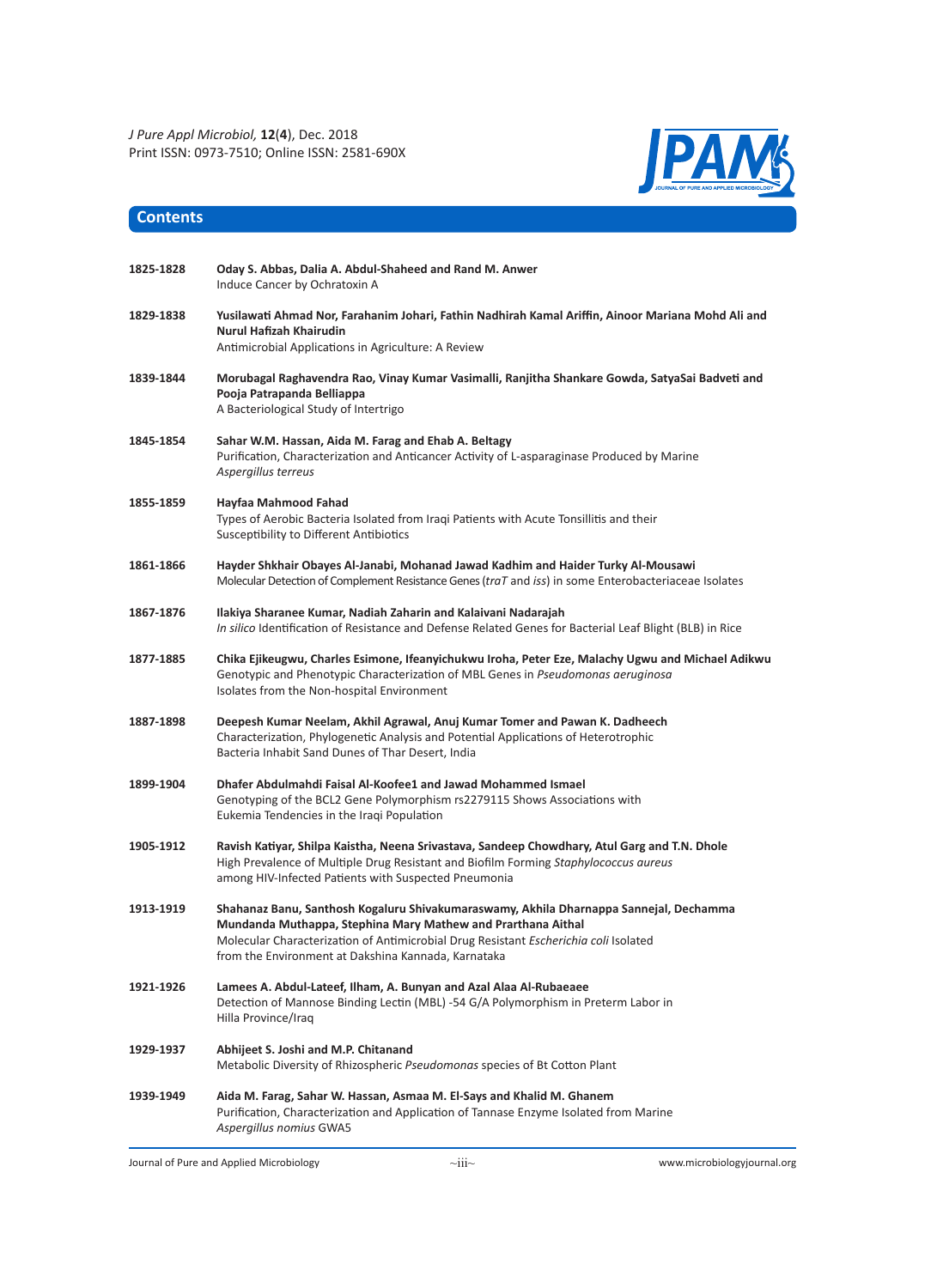

| 1951-1958 | Reem Aljindan and Nasreldin Elhadi<br>Genetic Relationship of Multi-Resistant Acinetobacter baumannii Isolates in Kingdom of Saudi Arabia                                                                                                                                                                   |
|-----------|-------------------------------------------------------------------------------------------------------------------------------------------------------------------------------------------------------------------------------------------------------------------------------------------------------------|
| 1959-1964 | Elhadi Emh. Mohammad Gunbeaj, Syed Amir Ashraf, Nada Basher El-Akary, Subuhi Sherwani, Amir<br>Mahgoub Awadelkareem, Wahid Ali Khan and Mohd Wajid Ali Khan<br>Effect of Storage on the Level of Aflatoxin M1 in Milk and Other Dairy Products Sold at Tripoli Province,<br>Libya                           |
| 1965-1973 | Rusul Malik Al-Dedah, Wafaa S. Al-wazni, Mohammed Talat abbas, Hussein H. Al-Ghanimi and<br>Fatema Abduallah<br>Biochemical and Hematological Study with the Appreciation of some Immunological Parameters in<br>Thalassemia Patients at Kerbala Province                                                   |
| 1975-1984 | Manikandan Madheslu, Ashok Kumar Marimuthu, Vaishnavi Jagannathan, Duraimurugan<br>Kasiviswanathan, Baby Shakila Parimelazhagan and Narendhran Sadasivam<br>Taxonomic Characterization and Antagonistic Efficacy of Streptomyces cavourensis SKCMM1 Isolated<br>from Sediment of Pichavaram Mangrove Forest |
| 1985-1996 | Sairengpuii Hnamte, Pattnaik Subhaswaraj, Sampath Kumar Ranganathan, Dinakara Rao Ampasala,<br>Gangatharan Muralitharan and Busi Siddhardha<br>Methanolic Extract of Plectranthus tenuiflorus Attenuates Quorum Sensing Mediated Virulence and<br>Biofilm Formation in Pseudomonas aeruginosa PAO1          |
| 1997-2009 | Amal A. Aljuraifani, Mahmoud M. Berekaa and Azzah A. Ghazwani<br>Perspectives of Polyhydroxyalkanoate (PHAs) Biopolymer Production Using Indigenous Bacteria:<br>Screening and Characterization                                                                                                             |
| 2011-2016 | Khalil Ismail A. Mohamed, Wifaq M. Ali Al-Wattar, Ghada Ibrahim Taha, Saad Hasan Mohammed Ali,<br>Huda Q. Mohammed Abu-Al-Ess, Suha A. Al-Fukhar and Jinan M. Mousa<br>Impact of Brucellosis on Interleukin -23 Level, Acid Phosphates and Some Other Trace Elements                                        |
| 2017-2025 | Munim Radwan Ali and Anfal Mohammed Khudhair<br>Detection of Colony Adhesion Factors and Genetic Background of Adhesion Genes Among Multidrug-<br>Resistant Uropathogenic Escherichia coli Isolated in Iraq                                                                                                 |
| 2027-2039 | Fatma Mohlam, Walid Bakeer, Eman El-Gebaly and Magdy Amin<br>Molecular Characterization of Aniline Biodegradation by Some Bacterial Isolates having Unexpressed<br>Catechol 2,3-Dioxygenase Gene                                                                                                            |
| 2041-2048 | Ahmed Mohamed Aly Khalil and Amr Hosny Hashem<br>Morphological Changes of Conidiogenesis in Two Aspergillus Species                                                                                                                                                                                         |
| 2049-2057 | Mona Faig Ali, Mohanad J. M-Ridha and Ahmed Hussein Taly<br>Optimization Kerosene Bio-degradation by a Local Soil Bacterium Isolate<br>Klebsiella pneumoniae sp. pneumonia                                                                                                                                  |
| 2059-2067 | Abdalla Mohamed Abdullah Maitig, Mohamed A.M. Alhoot and Kartikya Tiwari<br>Isolation and Screening of Extracellular Protease Enzyme from Fungal Isolates of Soil                                                                                                                                           |
| 2069-2076 | Raed Hussein Salih Rabee and Yahya Sabah Abdulameer<br>The Study of Different Growth Promoters on Growth Performance, Intestinal Bacteriology and<br>Haematological Chracteristics                                                                                                                          |
| 2077-2085 | Osama Bahareth, Zuhair Alsahhaf, Abdulmajeed Saleh, Adnan Hijji and Gamal Osman<br>The Effect of Bacillus thuringiensis israelensis (Bti) as a Microbial Control Agent against<br>Musca domestica in Makkah Region                                                                                          |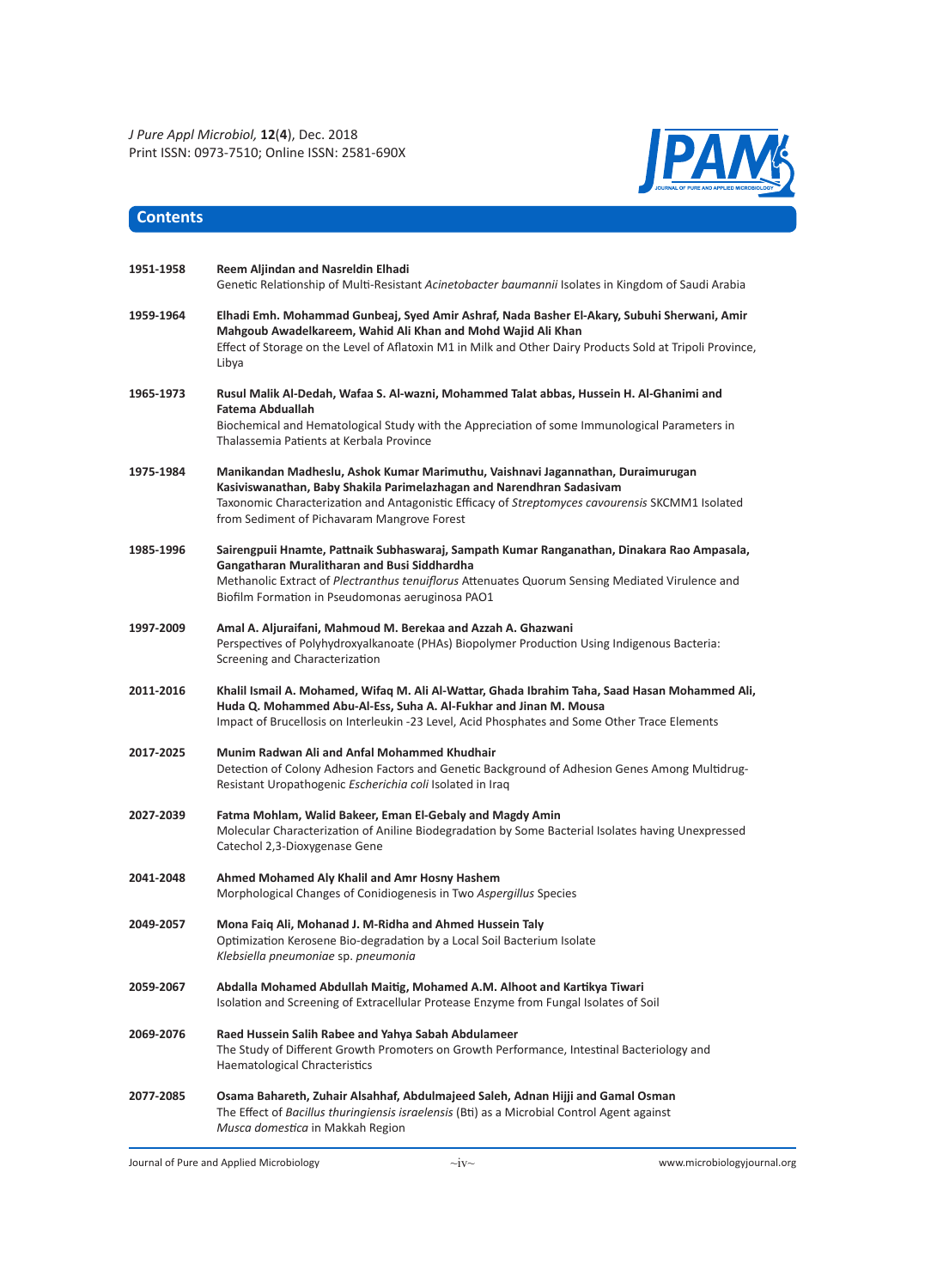

| 2087-2094 | Husham Hachim Mohammed, Mohammed Flayyih Tareef and Ali Kamal Mohammed<br>Molecular Identification of Isolate from Escherichia coli Isolates from Dialysis Patients                                                                                                        |
|-----------|----------------------------------------------------------------------------------------------------------------------------------------------------------------------------------------------------------------------------------------------------------------------------|
| 2095-2102 | H. Al-Mutar, L. Younis and H. Khawla<br>Effect of the Point Mutation in Growth Differentiation Factor 9 Gene in Awassi Sheep Oocytes on<br><b>Sterility and Fertility</b>                                                                                                  |
| 2103-2109 | Mona A. Farid, Ali A. Abo-Shosha, El-Sayed B. Belal and Mohamed M. Hassan<br>Genotyping of Pathogenic Mycoplasma bovis Isolated from Cattle in Kafr El-Sheikh Province, Egypt                                                                                              |
| 2111-2116 | Lamyaa Kadhim Baqer and Raed Taha Yaseen<br>The Effect of Whole Honey Bee Venom (Apismellifera) on Reducing Skin Infection of Rabbits Caused by<br>Methicillin Resistant Staphylococcus aureus: An In vivo Study                                                           |
| 2117-2121 | Sabaa Hilal Hadi<br>Experimental Transmission of Enterobacter cloacae from Fishes to Wounds of Skin by<br>Using balb/c Mice                                                                                                                                                |
| 2123-2134 | Manjari Barsainya and Devendra Pratap Singh<br>Green Synthesis of Zinc Oxide Nanoparticles by Pseudomonas aeruginosa and their Broad-Spectrum<br><b>Antimicrobial Effects</b>                                                                                              |
| 2135-2142 | Jesse Joel T. and Jesvin Shobini<br>A Plausible Antibacterial Green Synthesized AgNPs from Tridax procumbens Leaf- Flower Extract                                                                                                                                          |
| 2143-2148 | Surendra N. Gohil, Prateek G. Shilpkar, Mayur C. Shah, Amitkumar J. Shah and Pradip B. Acharya<br>Methane from Human Excreta: Comparative Assessment of Batch and Continuous Biomethanation<br>Process                                                                     |
| 2149-2157 | Preeti Swarupa and Anil Kumar<br>Impact of Chlorpyrifos on Plant Growth Promoting Rhizobacteria Isolated from A. esculentus                                                                                                                                                |
| 2159-2164 | Raghavendrarao Sanagala and Ranjitha Kumari B.D.<br>Expression Analysis of miRNA 164c During Rice Regeneration in Different indica Rice Genotypes                                                                                                                          |
| 2165-2174 | Nagham Sh. Alattar, Tahreer H. Saleh and Bahaa A.L. AL-Rubai<br>Correlation Between the Crude Extracellular Secretion by Shigella dysenteriae and Destruction of RD<br>and L20B Cell Lines, A Simple Sign as Alternative Treatments for Cancer Tumors through Cytotoxicity |
| 2175-2181 | Intesar Ali Mezeal, Moayad Salih hussin and Shaimaa N. Mizil<br>Innovation Fungi, Toxins Foundation in Maize Grains Collected from Various Iraqi Market places                                                                                                             |
| 2183-2192 | Ali D. Marhash, Qasim S. Al-Mayah, and Enas A.A. Al-Kazaaly<br>Detection and Phylogenetic Analysis of Human Papilloma Virus in Urine from a Sample of Iraqi<br>Women with Vaginal Discharge                                                                                |
| 2193-2198 | Raad A. AL-Harmoosh, Ali J. Eidan, Hazim A. Al-Hadrawy, Qasim A. Mohammed and Ameer Q. Hamed<br>Potential Bacterial Contaminants in the Handles of Car Doors                                                                                                               |
| 2199-2204 | Raed Obaid Saleh, Rana Hussein Raheema and Zahraa J. Jameel<br>Phylogenetic tree and Submission of Staphylococcus aureus Isolate from Skin Infection                                                                                                                       |
| 2205-2216 | Eman S. Abdelkhalek, Atef A. El-Hela, Aziza Hamed El-Kasaby, Nagwa M. Sidkey, Enayat M. Desouky and<br>Heba H. Abdelhaleem<br>Antibacterial Activity of Polygonum plebejum and <i>Euphorbia hirta Against S. aureus</i> (MRSA)                                             |